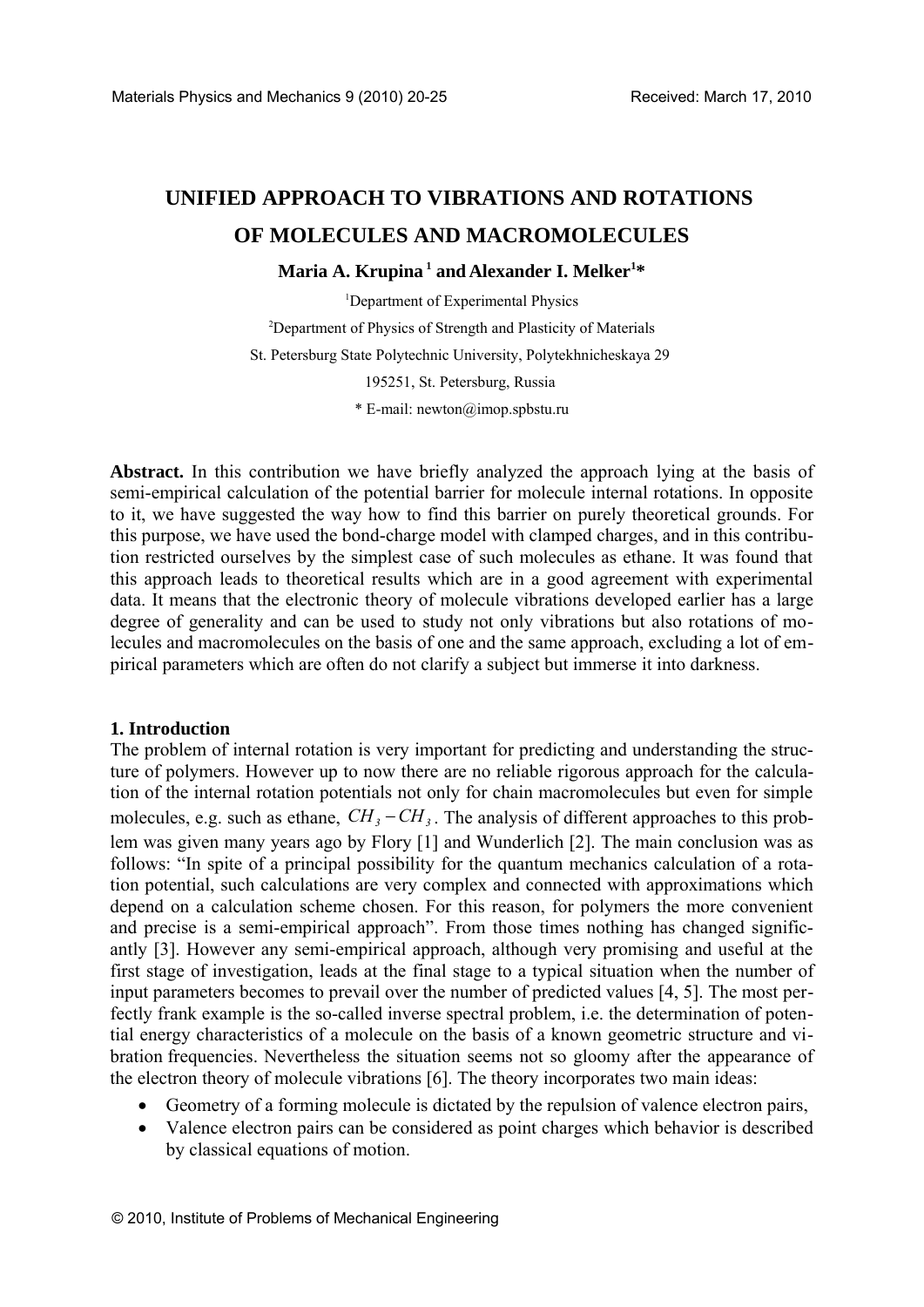The charges are called bond-charges and can be treated in two approximations: clamped charges and oscillating charges. The developed theory allowed to improve the prediction of vibration frequencies of triatomic molecules, and, what is more, to define the bond charges of shared and unshared electron pairs. The number of atoms which form organic molecules is not large. The number of bonds is larger, but also is limited, so it is possible to define the bond charges for all the bonds, and using the values obtained to calculate not only the elastic constants of valence angles, as it was done in [6], but the potentials of internal rotation. It should be emphasized that both types of values can be found on the basis of one and the same set of input parameters, namely, vibration frequencies of molecules.

In this contribution we give at first a sketch of existing empirical approaches for polymers and biopolymers. Then we consider taking as an example one of the simplest molecule, ethane, how to calculate potentials of internal rotation. After that we compare calculated results with experimental data. In conclusion we discuss possibilities which the bond-charge theory opens not only for theoretical investigation but also for computer simulation by molecular dynamics method.

#### **2. Internal rotation and conformations of molecules**

**Semi-empirical approach.** Consider the internal rotation in the simplest form using an ethane molecule,  $CH_3 - CH_3$ . This molecule is a typical one, with the help of which the internal rotation is illustrated in literature (Fig. 1). In this molecule the internal rotation of one methyl group  $CH_3$  with respect the other takes place around the  $C-C$  bond. One can imagine two specific positions of both groups. The first position (Fig. 1b) is called a *cis*-conformation. It corresponds to a maximum of energy and is unstable. The second position (Fig. 1c) is called *trans*-conformation which refers to energy minimum and therefore more stable. Since the group  $CH_3$  has  $C_{3y}$  symmetry, the internal rotation potential is usually approximated by the empirical expression

$$
U=\frac{U_{\theta}}{2}(1-\cos 3\varphi).
$$

Here  $\varphi$  is the rotation angle counting from a *trans*-conformation and  $U_{\varphi}$  is the potential barrier.

One can see that ethane has three indistinguishable conformers with an identical minimal energy at the rotation angles 0, 120 and 240 grades. The transfer to more complex molecules, increases the number of conformations [2], e.g. for butane  $CH_3 - CH_2 - CH_2 - CH_3$  up to 27. To take into consideration the ability of possible conformations, one is compelled to introduce additional terms into the potential energy of internal rotation, as a rule, on empirical grounds relying on one's intuition.



**Fig. 1.** Model of a ethane molecule (a) and its cis (b) and trans (c) conformations.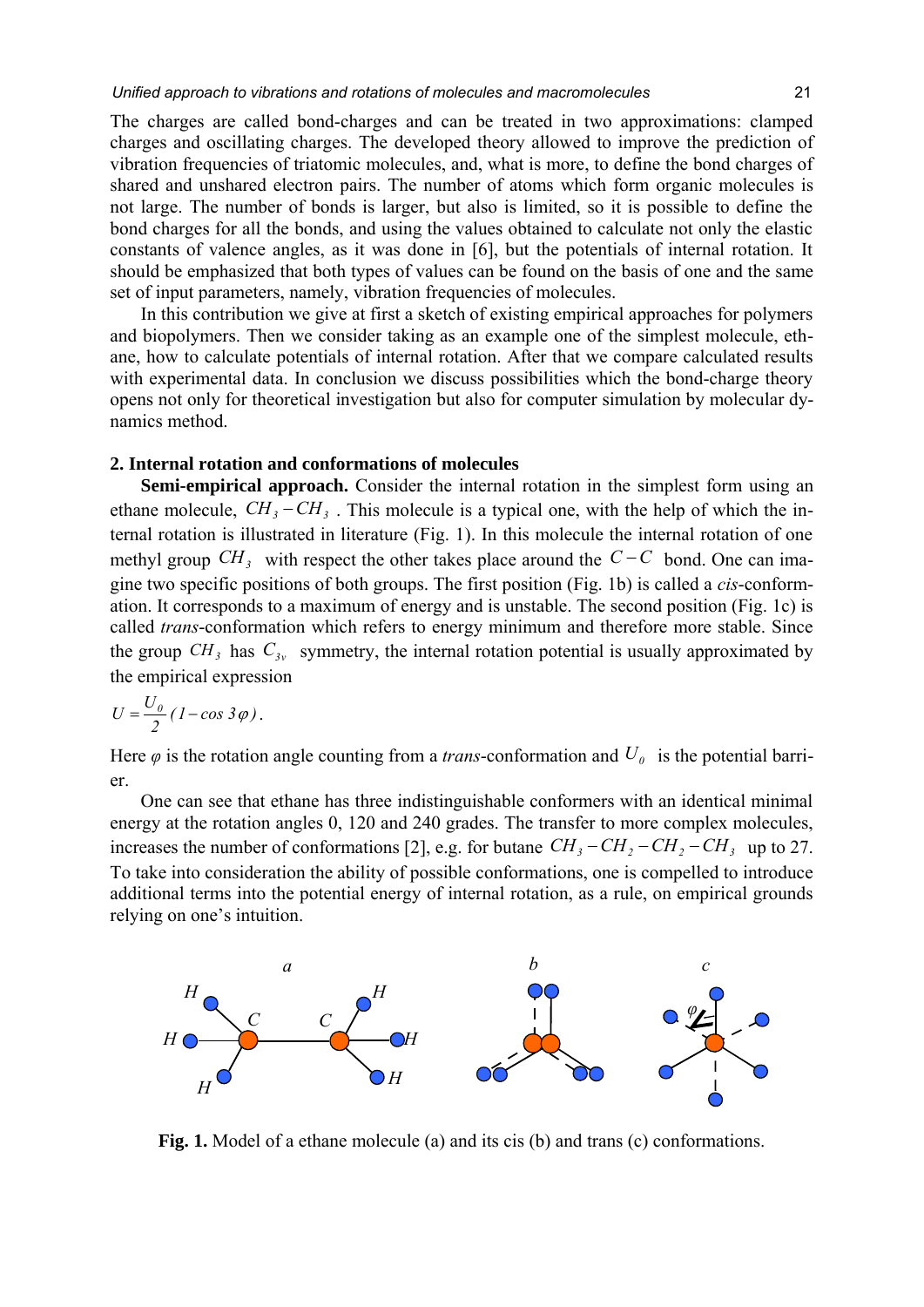The similar situation exists in polymers [7]; the typical conformations for polyethylene are shown in Fig. 2. As a result, the potential energy of macromolecules has more a complicated form (Fig. 3) in comparison with simple molecules. This leads to new problems; one of them, how to describe interactions between atoms that are separated by three covalent bond in a molecule [8]. The situation becomes all the more complex when one studies biopolymers. Here in addition to the rotation about single bonds, it is necessary to take into consideration a rotational energy barrier for double bonds. Some ways of simulating this barrier, rather artificial but at the same time very unusual, are considered in [3].



*gauche-gauche symmetrical (GGS) gauche-gauche asymmetrical (GGA)*

**Fig. 1**. Possible positions of carbon (gray) and hydrogen (white) atoms for some typical conformations [7].



Fig. 3. Potential energy of internal rotation about a single bond for polyethylene in eV [8].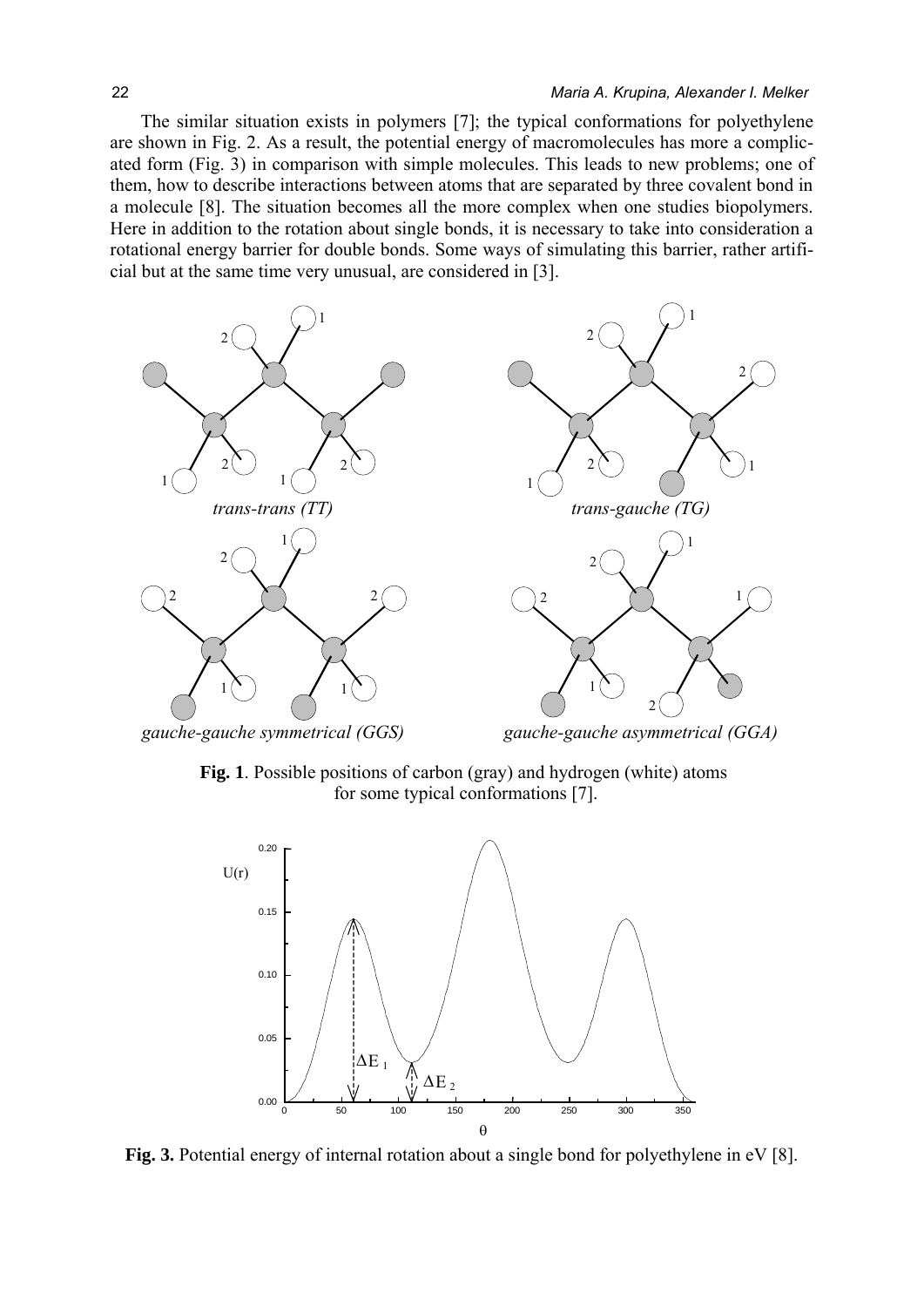**Bond-charge model.** The approximations discussed seem reasonable; however the problem is how to find the potential barrier on purely theoretical grounds. For this purpose, we will use the bond-charge model [6] with clamped charges. We restrict ourselves to the simplest case of such molecules as ethane (Fig. 4).



**Fig. 4.** Ethane molecule with covalent-bond charges added (a) and its cis (b) and trans (c) conformations.

The geometric parameters of ethane are as follows [9]:

*r (C–C)=1.543 Å, r (C–H)=1.102 Å, angle CCH=109°37′, angle HCH= 109°19′.*

Let us denote the bond charges of one methyl group *CH3* by numbers *1, 2, 3* and the corresponding bond charges of the second group by numbers *4, 5, 6.* The potential energy which defines the internal rotation of such molecule has the form

$$
U = e_c^2 \left( \frac{1}{r_{14}} + \frac{1}{r_{15}} + \frac{1}{r_{16}} + \frac{1}{r_{24}} + \frac{1}{r_{25}} + \frac{1}{r_{26}} + \frac{1}{r_{34}} + \frac{1}{r_{35}} + \frac{1}{r_{36}} \right),\,
$$

where  $e_c \equiv e_{HC}$ . Here we do not take into consideration the interactions between the bond charges  $e_{HC}$  and  $e_{CC}$ , and between  $e_{HC}$  of one and the same group, bearing in mind that the distances *r(C-H)* are not changing during the internal rotation.

Consider at first the cis-conformation. From the group theoretical standpoint, the cis-conformation belongs to the symmetry group *D3h* which describes the symmetry of a regular triangle prism [10]. The group has, among other elements, one axis of the third order going through the prism axis  $C_3$  and three 'vertical' planes of reflection  $\sigma_\nu$  going through this main axis. The symmetry allows decrease the number of necessary calculations. In our case for the cis-conformation we have

$$
r_{14} = r_{25} = r_{36}, \quad r_{15} = r_{16} = r_{24} = r_{26} = r_{34} = r_{35},
$$

$$
\overline{\text{SO}}
$$

$$
U_{cis} = 3 e_c^2 \left( \frac{I}{r_{14}} + \frac{2}{r_{15}} \right).
$$

Denote the angle between the direction *C–1–H* and the plane containing bond charges *2, 3, 5, 6* by *β*. This angle can be found with the help of angles *CCH* and *HCH* characterizing the structure of an ethane molecule. Other characteristic features of the molecule we designate so that  $r(C-C)=a$ ,  $r(C-H)=a<sub>1</sub>$ . From Fig. 4b it follows that

$$
r_{14}^C = a + a_1 \cos \beta,
$$

the bond charges being at the centers of the bonds. The distance *4–5* is equal to

$$
r_{45}=a_1\,\sin\beta\,\sin(\pi/3)\,,
$$

and therefore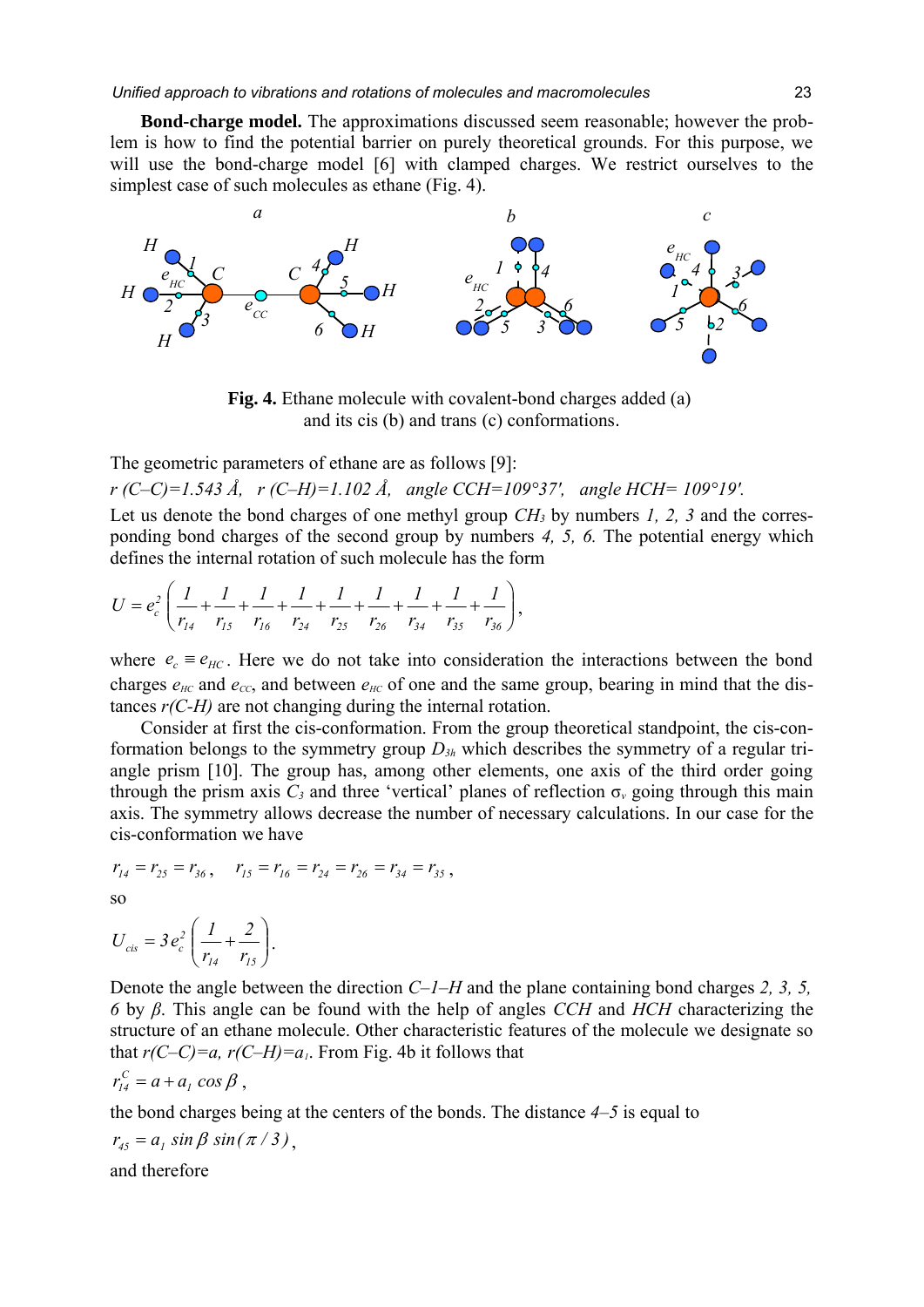$\int_{I}^{I} \cos \beta f^{2} + \frac{3}{4} a_{I}^{2} \cos^{2} \beta f$  $r_{15}^C = \sqrt{(a + a_1 \cos \beta)^2 + \frac{3}{4} a_1^2 \cos^2 \beta}$ 

Now consider the trans-conformation. It belongs to the symmetry group  $D_{3d}$ . The group describes the symmetry of a solid composed of two regular triangle prisms having a common base which are turned through the angle  $\pi/3$  with respect to each other [10]. However, there is no special sense to go to other detail because we have all the necessary data from the previous consideration. In the trans-conformation,

$$
r_{14} = r_{15} = r_{25} = r_{26} = r_{34} = r_{36}, r_{16} = r_{24} = r_{35}
$$
  
so  

$$
U_{trans} = 3 e_c^2 \left(\frac{2}{r_{14}} + \frac{1}{r_{16}}\right).
$$

However, now the distance  $r_{14}$  has changed (Fig. 4c). It is equal to

$$
r_{14}^T = \sqrt{(a + a_1 \cos \beta)^2 + \frac{1}{2} a_1^2 \cos^2 \beta}.
$$

*1614*

⎝

Besides, from this figure it follows that

$$
r_{16}^T = \sqrt{a^2 + a_1^2 + 2 a a_1 \cos \beta + \frac{1}{2} a_1^2 \cos^2 \beta}.
$$

Therefore the potential barrier equals

$$
U_0 = U_{cis} - U_{trans} = 3 e_c^2 \left( \frac{1}{r_{14}^C} + \frac{2}{r_{15}^C} - \frac{2}{r_{14}^T} - \frac{1}{r_{16}^T} \right).
$$

Taking into consideration the geometric parameters of ethane, this expression can be approximated as

$$
U_0 \cong \frac{3e_c^2}{r_{14}^C}.
$$

According to [6] the elasticity constant for deformation vibrations has the sense of the second derivative of the potential energy for repulsion of covalent-bond charges and is equal to

$$
k_{\theta}=\frac{e_c^2}{a^3}\,,
$$

where *a* is the bond length. Therefore  $e_c = \sqrt{k_\theta a^3}$ . For *H-C* bond [6]  $e_c = 0.077e$ , where *e* is the electron charge. From this it follows that in our case  $U_0 \cong 0.13 \text{ eV}$ . This value practically coincides with the experimental data for ethane and polyethylene [1, 2, and 8].

### **3. Conclusion**

We have briefly analyzed the approach lying at the basis of semi-empirical calculation of the potential barrier for molecule internal rotations. In opposite to it, we have suggested the way how to find this barrier on purely theoretical grounds. For this purpose, we have used the bond-charge model [6] with clamped charges, and in this contribution restricted ourselves by the simplest case of such molecules as ethane. It was found that this approach leads to theoretical results which are in a good agreement with experimental data. It means that the electronic theory of molecule vibrations developed earlier [6] has a large degree of generality and can be used to study not only vibrations but also rotations on the basis of one and the same approach, excluding a lot of empirical parameters which are often do not clarify a subject but immerse it into darkness.